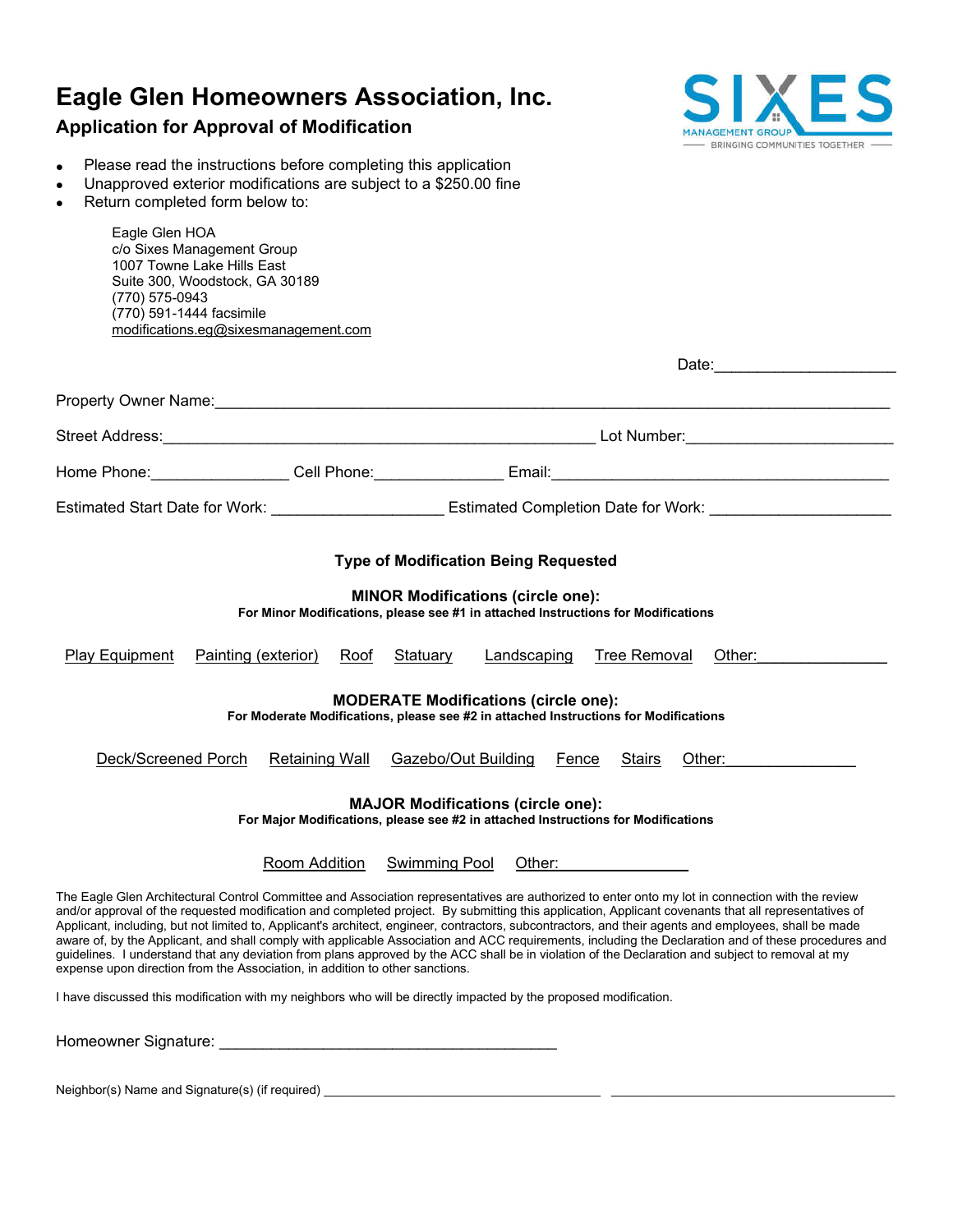#### **Instructions for Request for Modification**

- Requests will be answered within seven days unless investigation or additional information is required. Involved or non-routine requests may take up to 45 days for a response.
- All approved work must be started within 90 days and completed within one year or the Request for Modification must be resubmitted for approval.
- All Applicants are responsible for any required State or County permits or variances
	- 1. For **MINOR Modifications** submit the following if applicable:
		- a. Description of the planned addition or change with any drawings or product brochures that are applicable
		- b. Painting requests must complete the Paint Modification Information Form below. **ALL PAINT**

### **APPROVALS ARE MADE SUBJECT TO ALL NECESSARY SIDING AND FASCIA REPAIR AND REPLACEMENT BEING COMPLETED AS PART OF THE PAINTING PROJECT.**

- c. Tree removal requests should state the number, approximate size, and type of tree(s) (pine, hardwood, etc). Tree removal requests require Neighbor signatures.
- 2. For **MODERATE or MAJOR Modifications** submit **TWO** copies of the following if applicable:
	- a. A site plan, to scale, illustrating the exact location of modification being requested in relation to your property lines. The preferred document is a State of Georgia registered survey plat clearly showing property lines, existing improvements, and proposed modification(s). Please show exact location of dimensions of modification(s) being requested in relation to your property lines. Existing fences, decks, walkways, driveways, etc., should also be indicated.
	- b. A brief description of the modification, drawings, exterior elevations, floor plan, detail of material to be used, pictures, catalog pages, brochures, or color samples MUST be included,
	- c. It is recommended that homeowners check with the Cherokee County Permit Department at (770) 528- 2043 to obtain necessary permits and building code information.
	- d. Please print legibly in black ink
	- e. Give your complete name
	- f. Give the address, e-mail, or fax number to which your response should be sent
	- g. Complete the entire application; please note the section regarding discussion with neighbors. Sign and date the form and forward to Sixes Management Group, the property management company for the Eagle Glen Homeowners Association.
	- h. Neighbor signatures are required for all Moderate and Major Modifications. Signatures indicate notification only, not approval of project. In the event neighbor signatures are not able to be obtained, please note the name and address of neighbor in question.